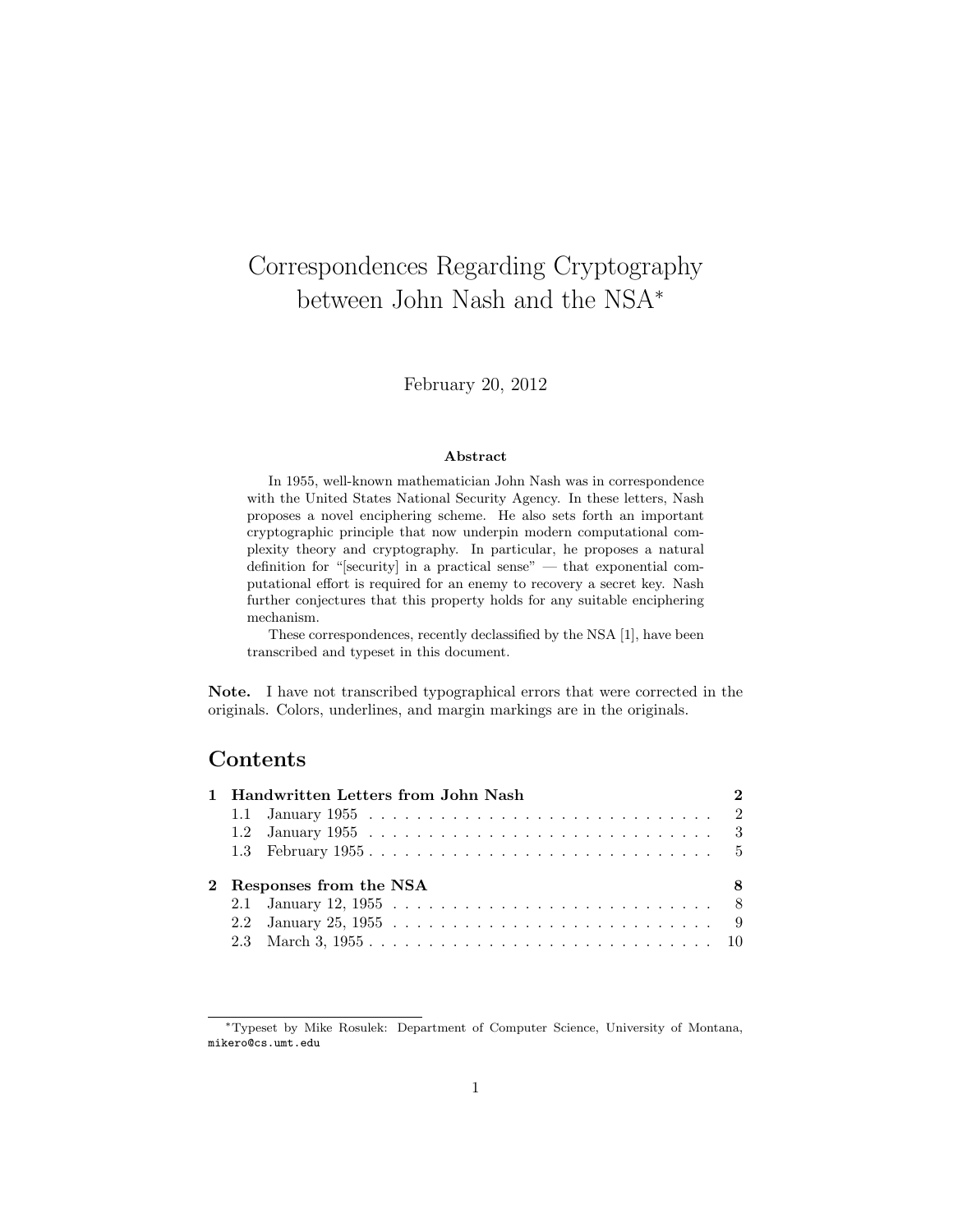### 1 Handwritten Letters from John Nash

#### 1.1 January 1955

massachusetts institute of technology cambridge 39, mass. department of mathematics

Dear Major Grosjean,

I have written RAND concerning the machine description. This was handwritten and was sent to NSA late last spring, I believe, or sent to someone there. Essentially the same machine description was once sent to a Navy communication center in Washington, I think.

I have discussed the machine and the general exponential conjecture with R.C. Blanchfield and A.M. Gleason who have worked for NSA. Recently a conversation with Prof. Hoffman here indicated that he has recently been working on a machine with similar objectives. Since he will be consulting for NSA I shall discuss my ideas with him. He has developed minimal redundancy coding methods.

I hope my handwriting, etc. do not give the impression I am just a crank or circle-squarer. My position here is Assit. Prof. of math. My best known work is in game theory (reprint sent separately). I mention these things only in the interest of securing a most careful consideration of the machine and ideas by your most competent associates.

If the machine description does not turn up, I will prepare another. Also I shall be happy to provide any additional information or answer any queries to the best of my ability.

With many thanks for your prompt reply, I am

Sincerely Yours,

John Nash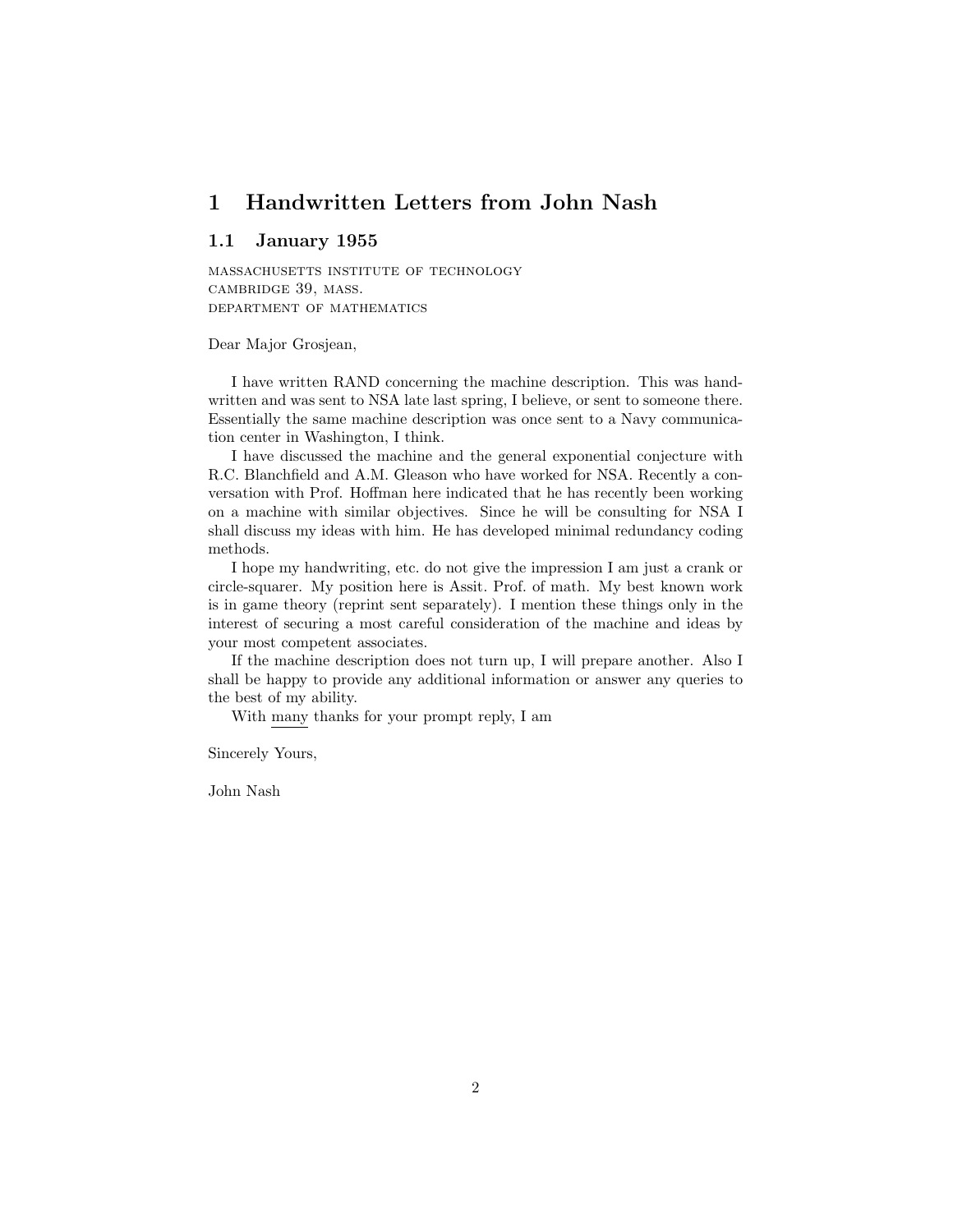#### 1.2 January 1955

massachusetts institute of technology cambridge 39, mass. department of mathematics

letter concerns enciphering

Dear Sirs:

An encipher-deciphering machine (in general outline) of my invention has been sent to your organization by way of the RAND corporation. In this letter I make some remarks on a general principle relevant to enciphering in general and to my machine in particular. This principle seems quite important to me, and I have some reason to believe you may not be fully aware of it.

Consider an enciphering process with a finite "key", operating on binary messages. Specifically, we can assume the process described by a function

$$
y_i = F(\alpha_1, \alpha_2, \dots, \alpha_r; x_i, x_{i-1}x_{i-2}, \dots, x_{i-n})
$$

where the  $\alpha$ 's,  $x$ 's, and  $y$ 's are mod 2 and where if  $x_i$  is changed, with the other  $x$ 's and  $\alpha$ 's le,ft fixed then  $y_i$  is changed.

The  $\alpha$ 's denote the "key" containing r bits of information. n is the maximum span of the "memory" of the process. If n were  $\infty$  the arguments given below would not be basically altered.

To consider the resistance of an enciphering process to being broken we should assume that at some times the enemy knows everything but the key being used and to break it need only discover the key from this information.

We see immediately that in principle the enemy needs very little information to begin to break down the process. Essentially, as soon as r bits of enciphered message have been transmitted the key is about determined. This is no security, for a practical key should not be too long. But this does not consider how easy or difficult it is for the enemy to make the computation determining the key. If this computation, although possible in principle, were sufficiently long at best then the process could still be secure in a practical sense.

The most direct computation procedure would be for the enemy to try all  $2<sup>r</sup>$  possible keys, one by one. Obviously this is easily made impractical for the enemy by simply choosing r large enough.

In many cruder types of enciphering, particulary those which are not autocoding, such as substitution ciphers [letter for letter, letter pair for letter pair, triple for triple..] shorter means for computing the key are feasible, essentially because the key can be determined piece meal, one substitution at a time.

So a logical way to classify enciphering processes is by the way in which the computation length for the computation of the key increases with increasing length of the key. This is at best exponential and at worst probably a relatively small power of r,  $ar^2$  or  $ar^3$ , as in substitution ciphers.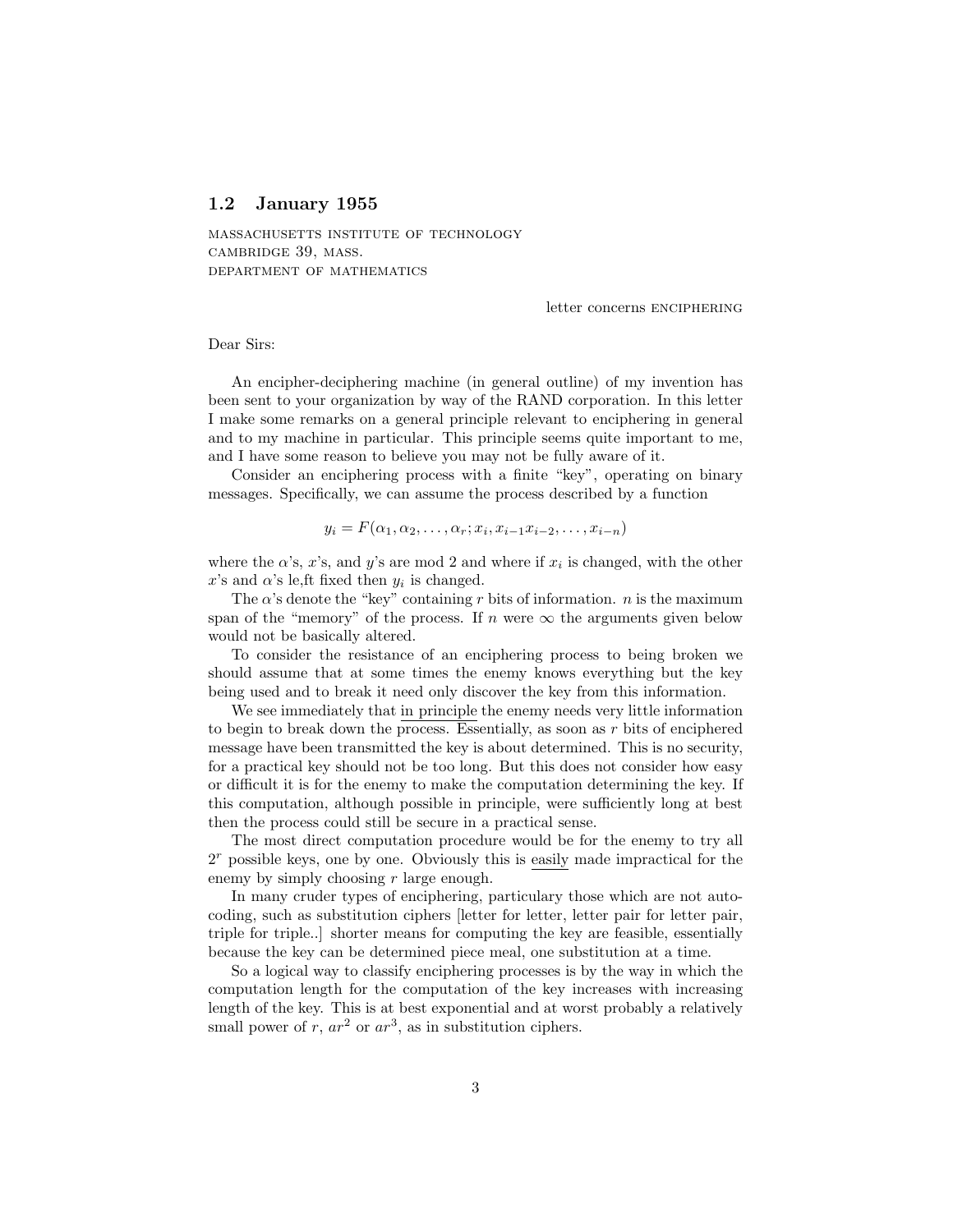Now my general conjecture is as follows: For almost all sufficiently complex types of enciphering, especially where the instructions given by different portions of the key interact complexly with each other in the determination of their ultimate effects on the enciphering, the mean key computation length increases exponentially with the length of the key, or in other words, with the information content of the key.

The significance of this general conjecture, assuming its truth, is easy to see. It means that it is quite feasible to design ciphers that are effectively unbreakable. As ciphers become more sophisticated the game of cipher breaking by skilled teams, etc. should become a thing of the past.

The nature of this conjecture is such that I cannot prove it, even for a special type of cipher. Nor do I expect it to be proven. But this does not destroy its significance. The probability of the truth of the conjecture can be guessed at on the basis of experience with enciphering and deciphering.

If qualified opinions incline to believe in the exponential conjecture then I think we (the U.S.) can not afford not to make use of it. Also we should try to keep track of the progress of foreign nations towards "unbreakable" types of ciphers.

Since the U.S. presumably does not want other nations to use ciphers we cannot expect to break, this general principle should probably be studied but kept secret.

I believe the enciphering-deciphering machine I invented and had transmitted to the N.S.A. via RAND has this "unbreakable" property. In addition it has several other advantages in that the same physical machine would function both for ciphering and deciphering and that it is auto-synchronizing and recovers after isolated errors in transmission. These properties are not typical of enciphering systems which are auto-coding. Also it is suitable for an all electronic, ultra rapid, embodyment.

I do not expect any informative answer to this letter, yet it would be nice to have some sort of answer. I would be happy to explain more fully anything which is not clear in my letter, or to amplify on it.

Sincerely,

John Nash Asst. Prof. Math.

I have been treating my ideas as information deserving some secrecy precautions, yet I feel it is important to communicate them to the right people. I hope the material in this letter can obtain prompt consideration by very highly competent men, versed in the field.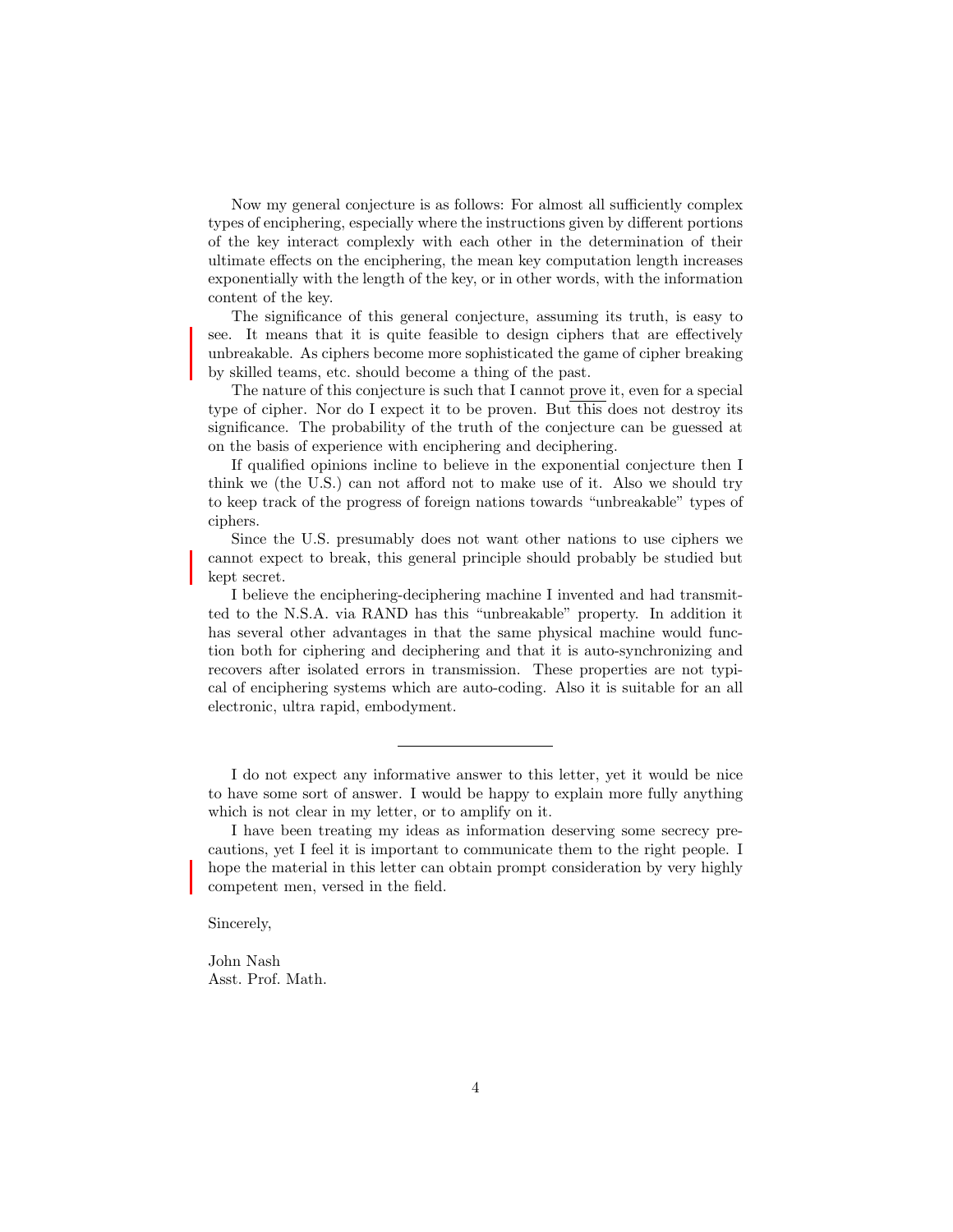### 1.3 February 1955

massachusetts institute of technology cambridge 39, mass. department of mathematics

E.M.Gibson, Lt. Col., AGC, Asst. Adj. Gen.

Dear Sir:

Here is a description of my enciphering-deciphering machine.



In the receiving arrangement the same components are used except for the addition of the retarder, which is a one-unit delay. The messages are to be sequences of binary digits (numbers mod 2). The machines work on a cycling basis, performing certain operations during each cycle.

During each cycle the adder, A, takes in two digits and adds them and sends on the sum obtained from the previous addition. The delay in this addition necessitates the retarder,  $R$ , in the receiving circuit.

The permuter will be described in more detail below. It takes in a digit from D during each cycle and also puts out a number. What it does, which is the choice between two permutations is determined by what digit  $(1 \text{ or } 0)$  is in D at the time. The permuter always has a number of digits remembered within it. Each cycle it shuffles them around changing some 1's to zeros, sends one digit on, and takes in a digit from D.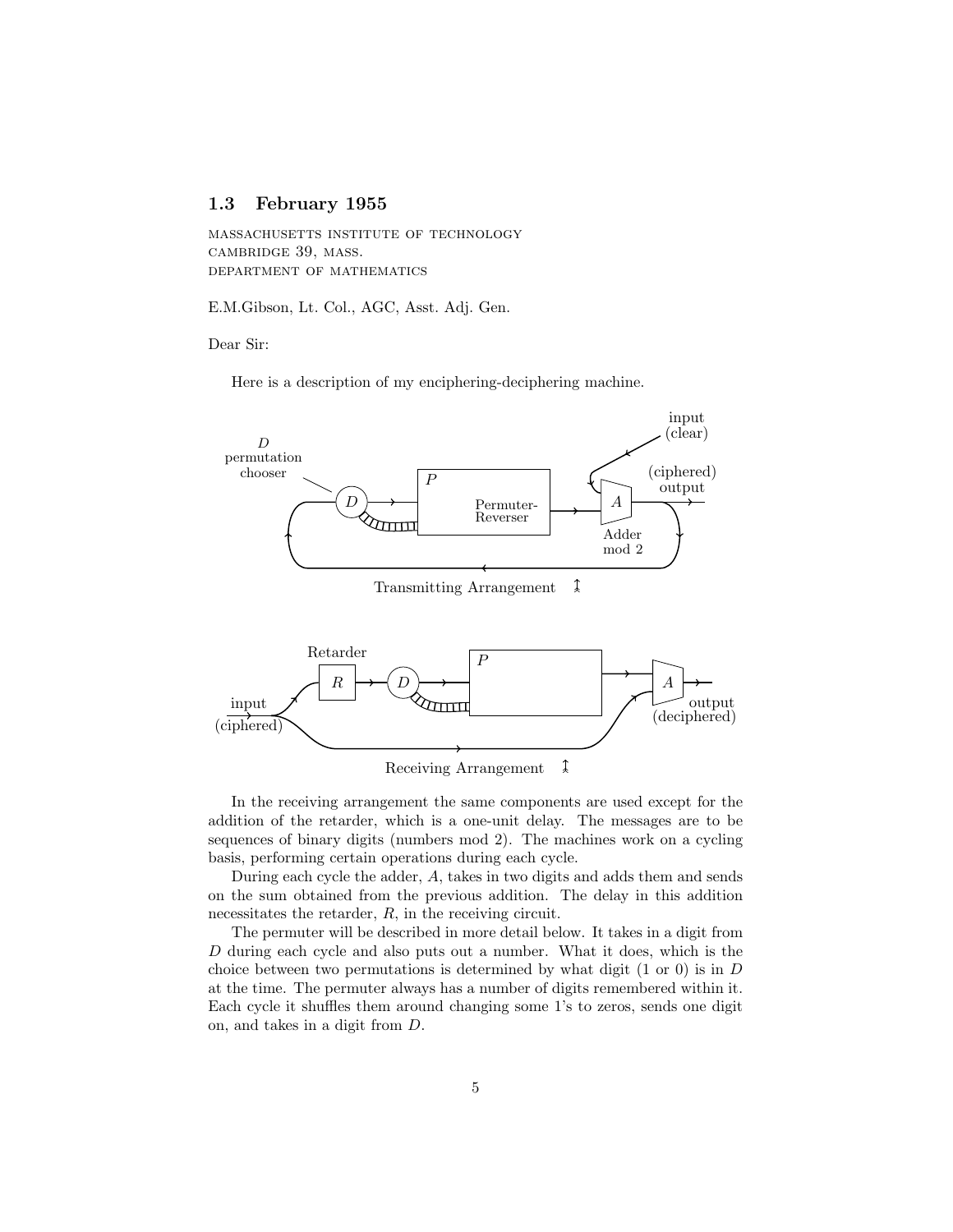In operation the input of the receiver is the output of the transmitter. So the input to  $R$  is the same as the input to  $D$  in the transmitter. Hence the output of  $P$  in the receiver is the same as the out-put of  $P$  in the transmitter, except for a one-unit lag.

So the adder  $A$  in the receiver gets: (1) the out-put of  $A$  in the transmitter, and (2) the previous input from  $P_{\text{(trans.)}}$  to  $A_{\text{(trans)}}$ . Now since binary addition is the same as binary subtraction (i.e.  $+ \& - \mod 2$  are the same) the output of  $A_{\text{(receiv.)}}$  will be the previous input to  $A_{\text{(trans.)}}$  from the input to the transmitter, i.e., it will be the clear or unciphered message.

The permuter,  $P$ , and "decider",  $D$ , work as follows, illustrated by example:



The circles represent places where a digit can be stored. During each cycle either the red permutation of digits or the blue takes place. This is decided by the digit in  $D$  at the beginning of the cycle. The  $D$  digit moves to the first circle or storage place in  $P$  during the cycle after it has determined the choice of the permutation.

Both permutations should cycle through all the places in  $P$ , so that a digit would be carried through all of them and out under its action alone.

In addition to moving digits around the permutations can change 1's to 0's and v.v. For example

represents a shift of the digit in the left circle to the right circle with this change

$$
\begin{array}{|c|c|}\hline \hline 1 \to 0 \\ \hline 0 \to 1 \end{array}, \qquad \left(\mbox{For $\frac{+}{2}$} \begin{array}{|c|}\hline 1 \to 1 \\ \hline 0 \to 0 \end{array}\right)
$$

The "key" for the enciphering machine is the choice of the permutations. If there are n storage points in  $P$ , not counting the first one, which receives the digit from  $D$ , then there are

> $[n!2^{n+1}]^2$ possible keys.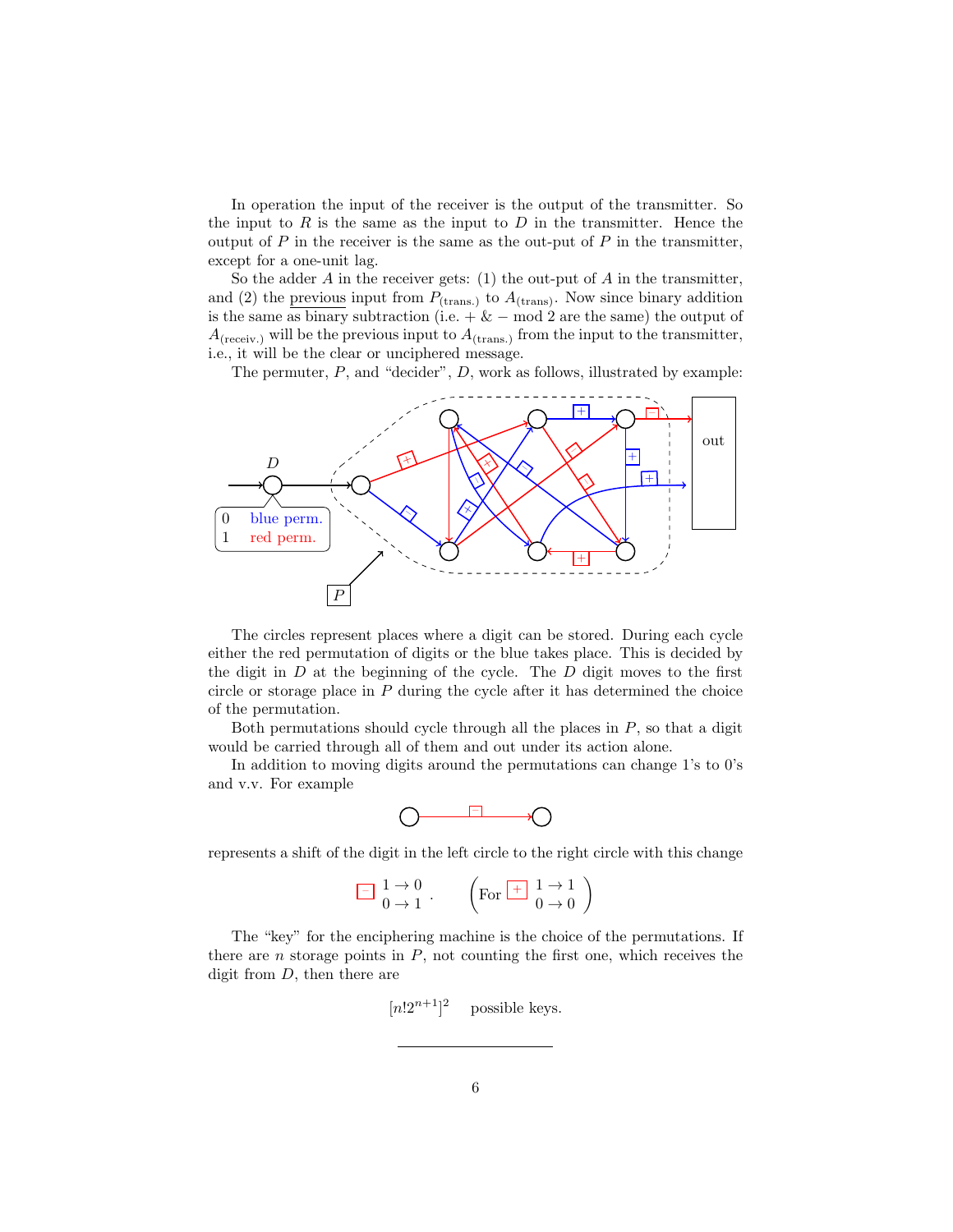I guess I can rely on your people to check on the possession of this machine of the various properties I claimed for it in a previous letter. I hope the correspondence I have sent in receives careful attention from the most qualified people, because I think the basic points involved are very important.

Sincerely,

John Nash Assist. Prof. Math.

P.S. Various devices could be added to the machine, but I think it would generally be better to enlarge the permuter than to add anything. Of course error correcting coding could occasionally be a useful adjunct.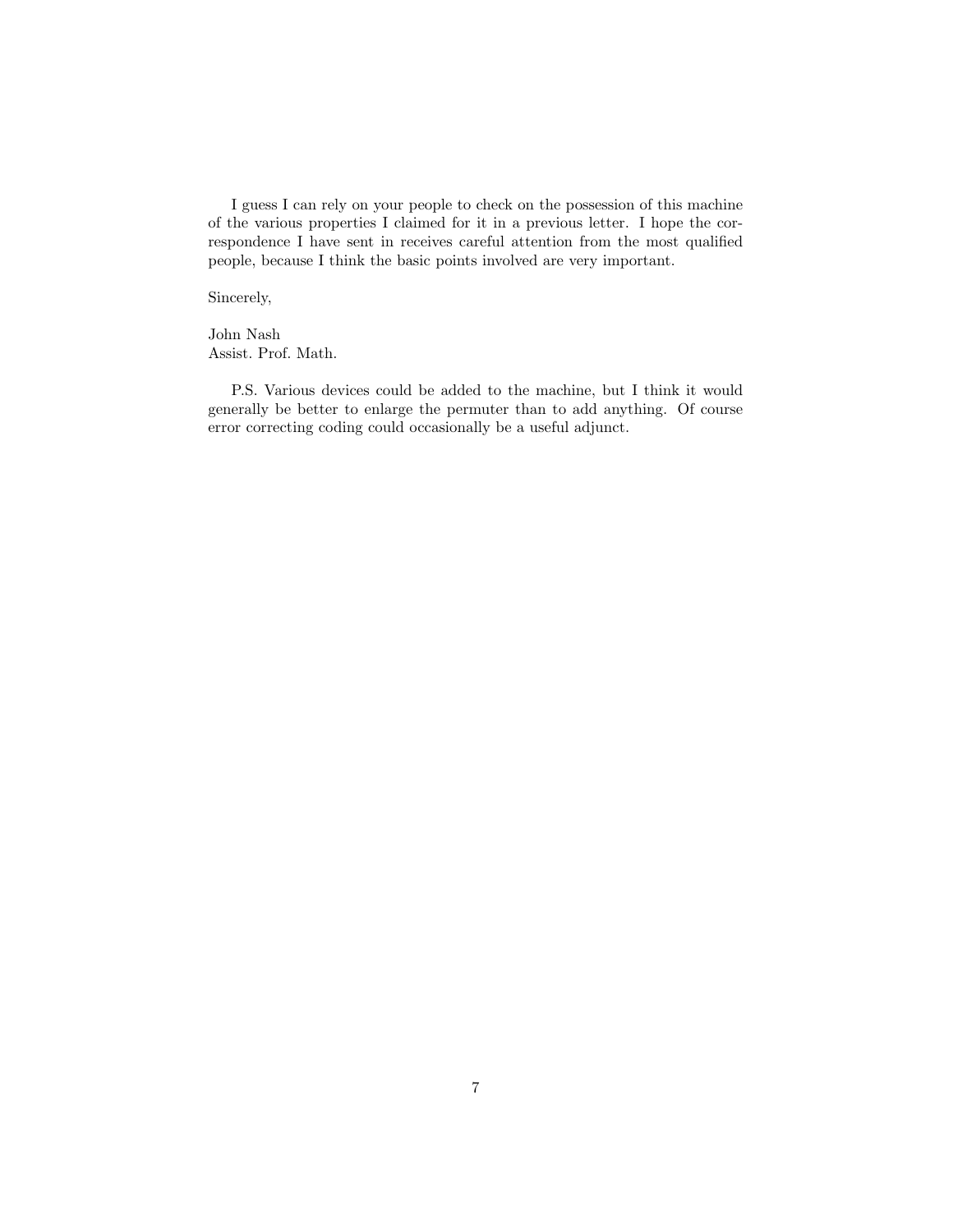### 2 Responses from the NSA

### 2.1 January 12, 1955

Serial: 531 12 JAN 1955

Mr. John Nash Department of Mathematics Massachusetts Institute of Technology Cambridge 39, Massachusetts

Dear Mr. Nash:

Reference is made to your recent letter concerning enciphering processes. The information regarding the general principles has been noted with interest. It will be considered fully, and particularly in connection with your encipheringdeciphering machine.

The description of your machine has not yet been received from the Rand Corporation. As soon as details are received, the machine will be studied to determine whether it is of interest to the Government.

The presentation for appraisal of your ideas for safeguarding communications security is very much appreciated.

Sincerely,

R.M. GROSJEAN MAJOR WAC Actg. Asst. Adjutant General

cc: AC C/S COMSEC (3) 412

M/R: Mr. Nash offers remarks on a general principle relevant to enciphering in general and to his machine in particular. The machine, which he is sending via the Rand Corporation, has not yet been received.

This letter informs Mr. Nash that his remarks are being noted and that the machine will be studied as soon as details are received. This reply coordinated with Mr. M. M. Mathews, NSA-31. This is an interim reply.

M.A. Lyons, 4128, 60372, in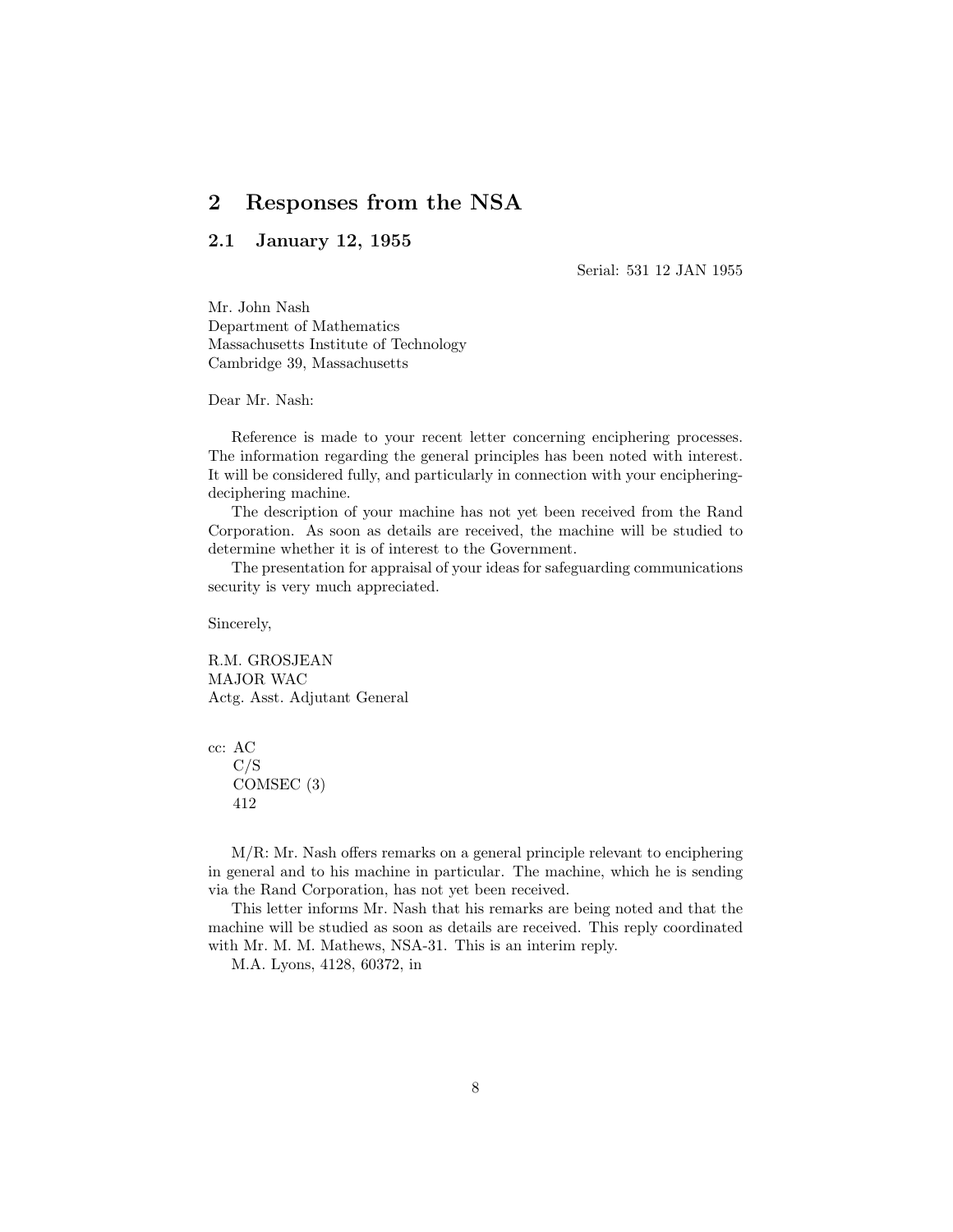### 2.2 January 25, 1955

Serial: 531 25 JAN 1955

Mr. John Nash Department of Mathematics Massachusetts Institute of Technology Cambridge 39, Massachusetts

Dear Mr. Nash:

Your recent letter, received 18 January 1955, is noted. Technicans at this Agency recall a very interesting discussion with you which took place approximately four years ago, and will welcome the opportunity to examine your ideas on the subject of cryptography.

A check within this Agency has, unfortunately, disclosed no information on your machine. A description of the principles involved will be appreciated.

Sincerely,

E.M. Gibson Lt. Col., AGC Assistant Adj. Gen.

cc: AG C/S COMSEC (3) 412

M/R: In Jan 1955, Mr. Nash offered general remarks on cryptography and requested evaluation of descriptive material which he had forwarded through Rand Corp. NSA Ser 236, 12 Jan 55 informed Mr. Nash that the material had not arrived. Mr. Nash in letter rec'd 18 Jan 55 states the material was sent to NSA and to a Navy Communication Center in Wash. late last spring. A check of Agency records and discussions with various individuals (R/D mathematicians and persons who might have had contact with Rand Corp.) within the Agency has uncovered nothing concerning the system. This correspondence requests a description of the machine.

In 1950 Mr. Nash submitted material, in interview, which was evaluated by NSA as not suitable.

M. A. Lyons, 4128, 60372, in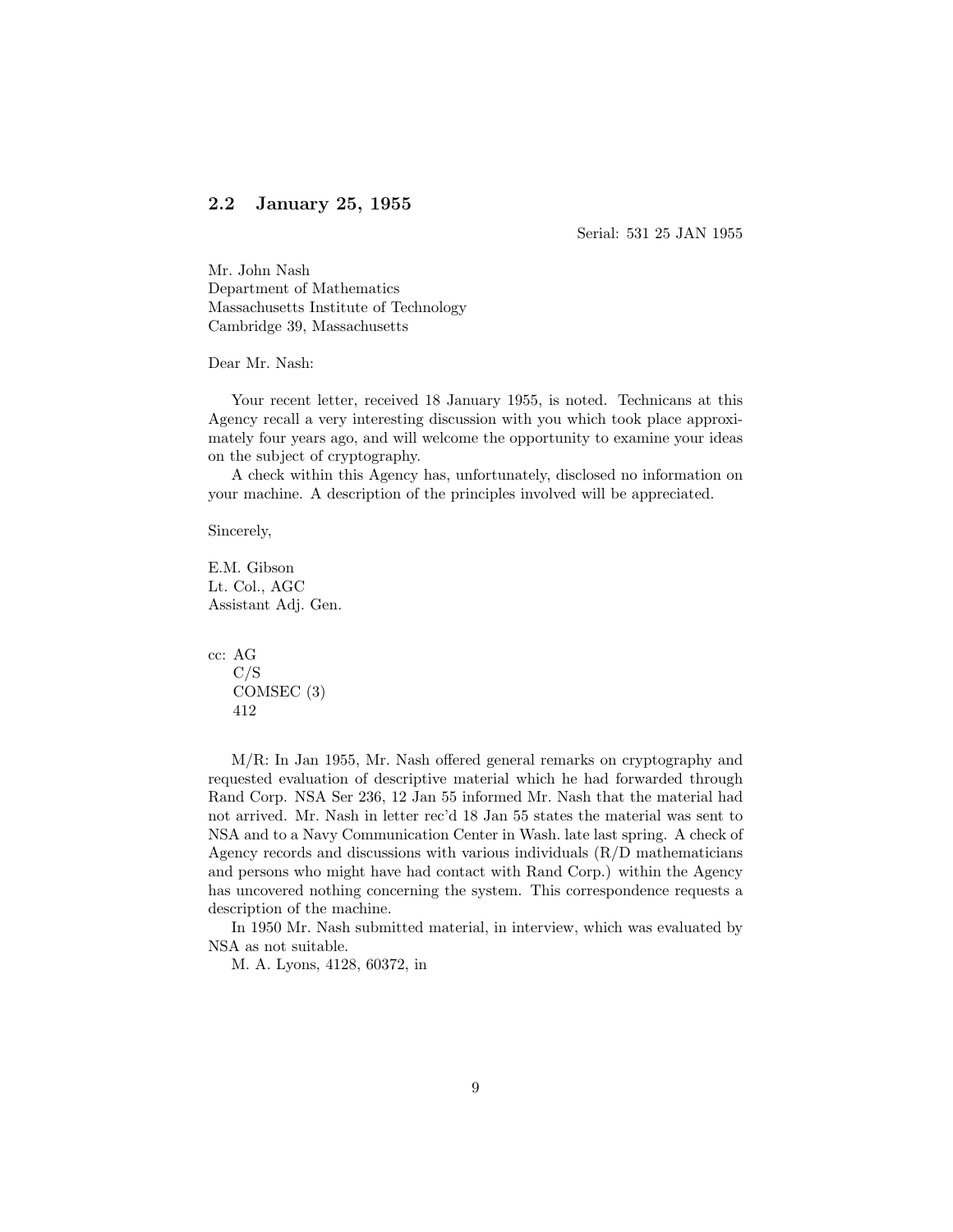### 2.3 March 3, 1955

Serial: 1358 3 MAR 1955

Mr. John Nash Department of Mathematics Massachusetts Institute of Technology Cambridge 39, Massachusetts

Dear Mr. Nash:

Reference is made to your letter received in this Agency on 17 February 1955.

The system which you describe has been very carefully examined for possible application to military and other government use. It has been found that the cryptographic principles involved in your system, although ingenious, do not meet the necessary security requirements for official application.

Unfortunately it is impossible to discuss any details in this letter. Perhaps in the future another oportunity will arise for discussion of your ideas on the subject of cryptography.

Although your system cannot be adopted, its presentation for appraisal and your generosity in offering it for official use are very much appreciated.

It is regretted that a more favorable reply cannot be given.

Sincerely,

E.M. Gibson Lt. Col., AGC Assistant Adj. Gen.

cc: AG C/S COMSEC (3) 412

#### (M/R ATTACHED)

M/R: In Jan 55 Mr. Nash offered general remarks on cryptography and requested evaluation of descriptive material which he had forwarded through Rand Corp. The material was not received from Rand Corp. Dr. Campaigne received a letter from Mr. Nash inclosing a copy of the letter (5 Apr 54) from Rand which transmitted this material to NSA. This material was found in R/D files. In the meantime Mr. Nash sent a handwritten description of his encipheringdeciphering machine.

Mr. Nash proposes a permuting cipher-text auto-key principle which has many of the desirable features of a good auto-key system; but it affords only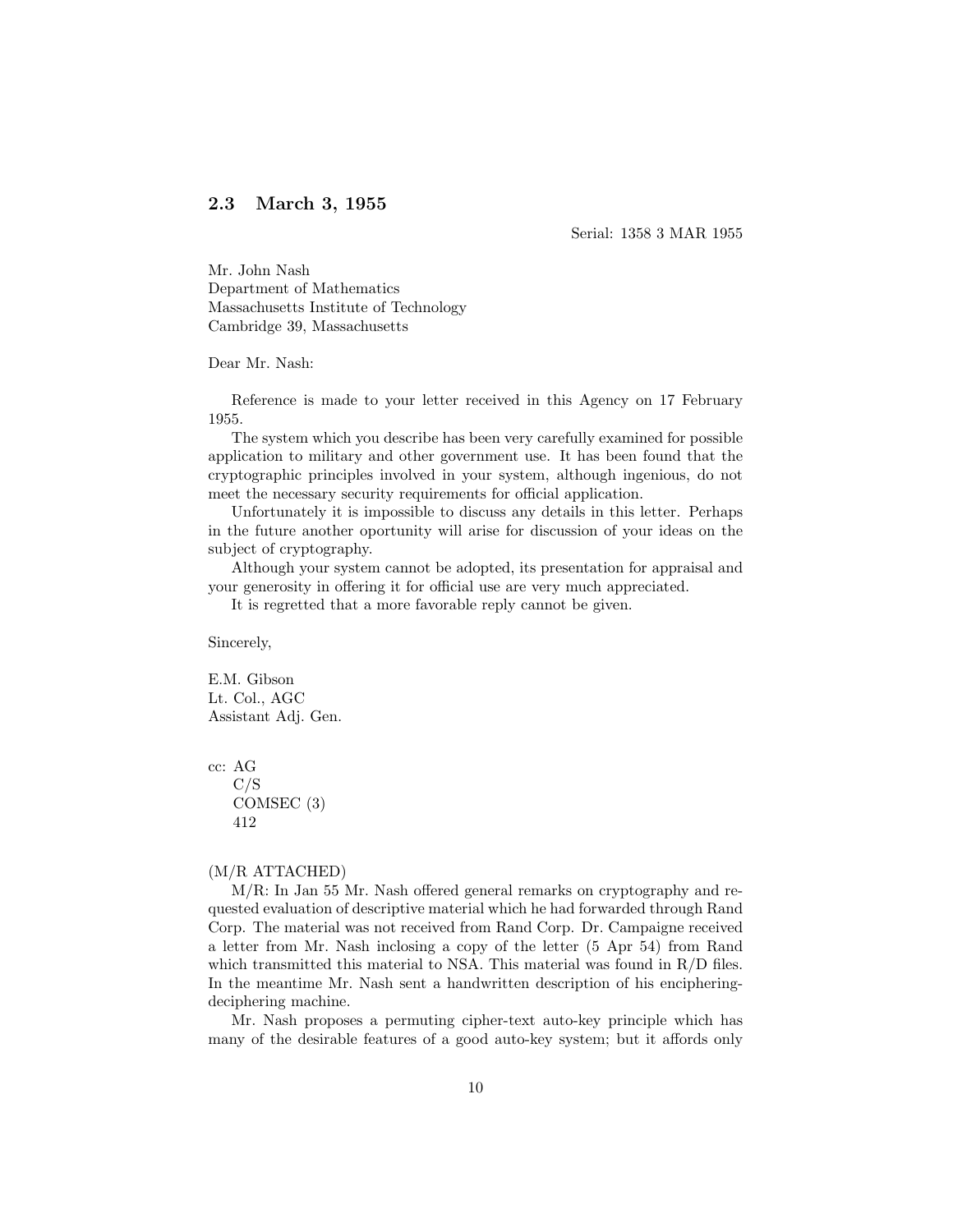limited security, and requires a comparatively large amount of equipment. The principle would not be used alone in its present form and suitable modification or extension is considered unlikely, unless it could be used in conjunction with other good auto-key principles.

This correspondence informs Mr. Nash that his system does not meet necessary security requirements; and expresses pleasure at the thought of an opportunity to discuss Mr. Nash's ideas on cryptography again. Such a discussion took place in 1950 when Mr. Nash submitted material, in interview, which was evaluated by NSA as unsuitable.

An interesting pamphlet on Non-Cooperative Games, written by Mr. Nash was also sent to this Agency by the author for our information.

Dr. Campaigne has been informed that the reply has been written and is not interested in further coordination.

MALyons, 4128/60372/rwb